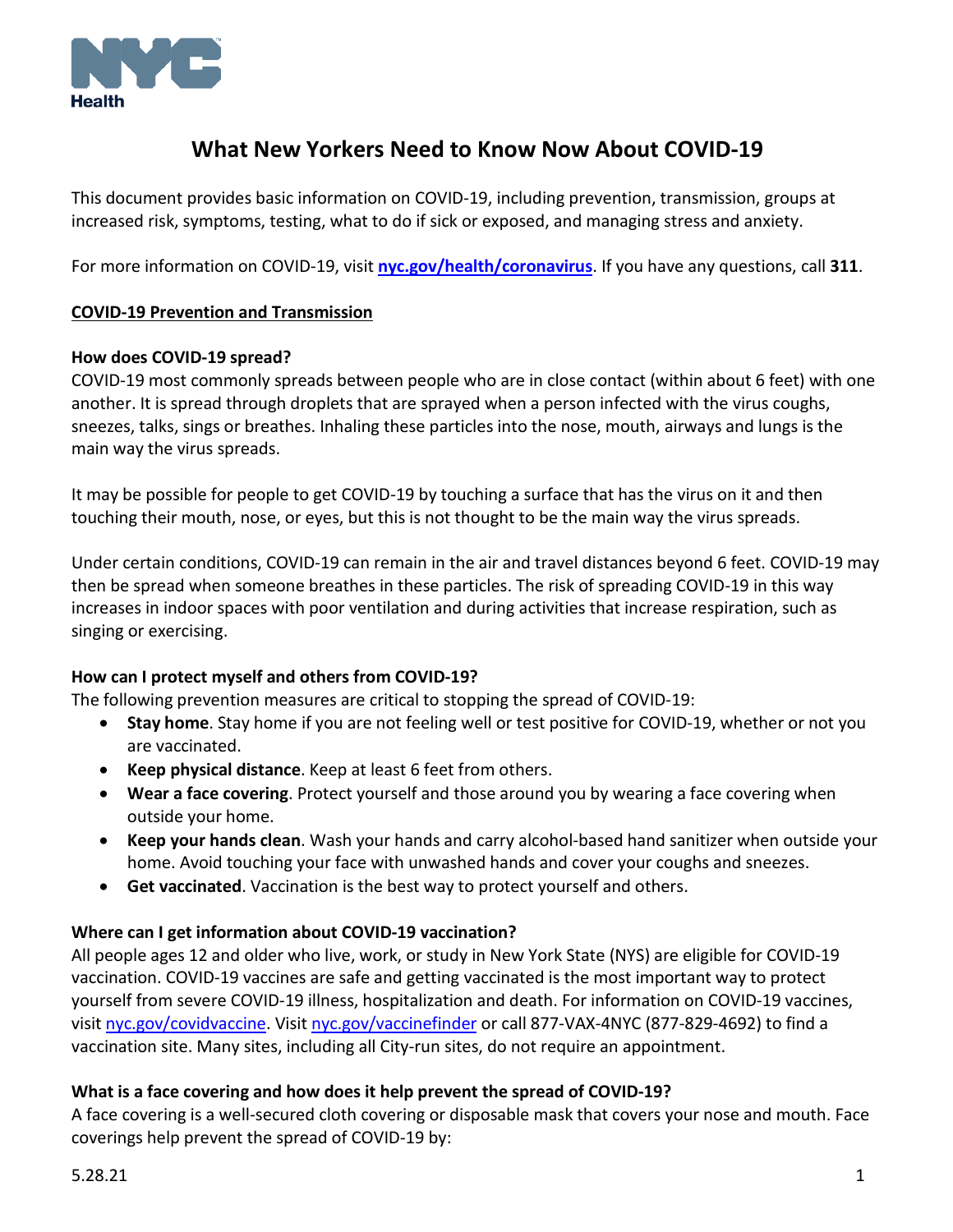- Protecting the wearer, by reducing their exposure to respiratory particles that may contain the virus.
- Protecting others, by reducing the amount of respiratory particles that enter the air when someone with COVID-19 coughs, sneezes, talks or breathes.

If you are not vaccinated against COVID-19, wear a face covering at all times when outside your home and around other people, and even sometimes at home. People who are fully vaccinated (two weeks after their single-dose vaccine or second dose of a two-dose vaccine) do not have to wear a face covering in many settings but must wear one sometimes.

For more information on face coverings, see [COVID-19 Face Coverings: Frequently Asked Questions](https://www1.nyc.gov/assets/doh/downloads/pdf/imm/covid-19-face-covering-faq.pdf) and [How to Put on a Face Covering](https://www1.nyc.gov/assets/doh/downloads/pdf/covid/covid-19-how-to-put-on-face-covering.pdf) and [How to Wear Two Face Coverings.](https://www1.nyc.gov/assets/doh/downloads/pdf/covid/covid-19-two-face-coverings.pdf)

# **People at Increased Risk of Severe COVID-19 Illness**

#### **Who is at increased risk of severe COVID-19 illness?**

Severe illness means that the person with COVID-19 may require hospitalization, intensive care or a ventilator to help them breathe, or may even die. People who are at increased risk of severe illness need to be especially careful about monitoring their health and taking precautions.

Among adults, the risk of severe COVID-19 illness increases with age, with older adults at highest risk. For example, people in their 50s are at higher risk for severe illness than people in their 40s. People in their 60s or 70s are, in general, at higher risk for severe illness than people in their 50s.

Long-standing systemic health and social inequities have put people from some racial and ethnic groups (including Black, Latino and Indigenous groups) at increased risk of getting sick and dying from COVID-19. Studies have shown that people from some racial and ethnic groups are dying from COVID-19 at younger ages. People of color are often younger when they develop chronic medical conditions and may be more likely to have more than one condition.

In addition, people of any age with certain underlying health conditions are at increased risk for COVID-19 illness. This includes cancer, chronic kidney disease, chronic lung disease, heart conditions, obesity, pregnancy and diabetes. See [COVID-19 Prevention and Groups at Higher Risk](https://www1.nyc.gov/site/doh/covid/covid-19-prevention-and-care.page) for a full list of conditions.

# **Can children be at increased risk of severe COVID-19 illness?**

Severe COVID-19 illness in children is uncommon. There is currently limited evidence about which specific medical conditions can lead to increased risk for children. However, children with certain underlying conditions, such as asthma, cancer, diabetes and obesity, can be at increased risk of severe illness. See [COVID-19 Prevention and Groups at Higher Risk](https://www1.nyc.gov/site/doh/covid/covid-19-prevention-and-care.page) for a full list of conditions.

#### **I am older or have an underlying health condition, is it safe for me to go out?**

Vaccination is the best way to prevent severe COVID-19 illness, hospitalization and death. The COVID-19 vaccines are safe and effective, including in older adults and people with underlying medical conditions. If you are not fully vaccinated, consider extra precautions, such as:

- Avoid crowds and indoor gatherings.
- Consider wearing two masks (a cloth covering over a disposable mask) or using a higher-grade mask like a KN95 mask.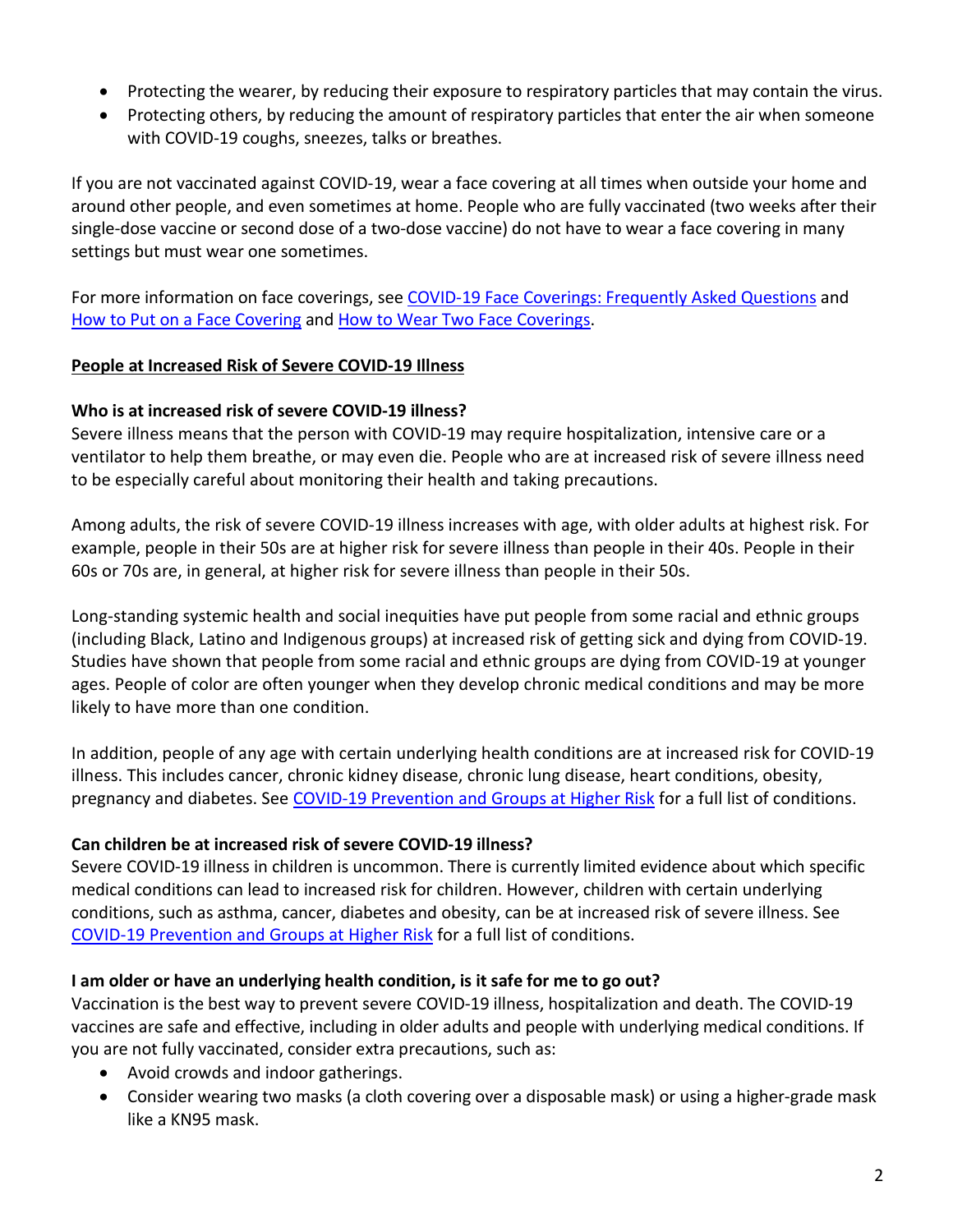- Get your groceries and other necessities delivered, have someone get them for you or shop during off-peak hours.
- Exercise is important! Go outside to get fresh air but wear a face covering and practice physical distancing when you do.

If you have a condition or are taking medications that weaken your immune system, you may not be fully protected even if you are fully vaccinated. Talk to your health care provider before you stop taking precautions.

# **Where can I get more information on risk of severe COVID-19 illness?**

For more information on people at increased risk of severe COVID-19 illness, including individual factors and living situations that may require extra precautions, visit th[e Centers for Disease Control and Prevention](https://cdc.gov/coronavirus/2019-ncov/need-extra-precautions/people-at-increased-risk.html)  (CDC) [website.](https://cdc.gov/coronavirus/2019-ncov/need-extra-precautions/people-at-increased-risk.html)

# **COVID-19 Symptoms**

# **What are the symptoms of COVID-19?**

People with COVID-19 have reported a wide range of symptoms. Some people do not have any symptoms. Symptoms may include (among others):

- Fever or chills
- Cough
- Shortness of breath or difficulty breathing
- Fatigue
- Muscle or body aches
- Headache
- Loss of taste or smell
- Sore throat
- Congestion or runny nose
- Nausea or vomiting
- Diarrhea

Symptoms may appear two to 14 days after exposure to the virus. Most people with COVID-19 have mild to moderate symptoms and recover on their own. Less commonly, COVID-19 may lead to pneumonia, other severe complications, hospitalization or death.

# **Do children have the same symptoms of COVID-19?**

Children have similar symptoms as adults and generally have mild illness. Doctors have identified a rare but serious condition in some children, called multisystem inflammatory syndrome in children (MIS-C), that is associated with COVID-19. For more information, see [MIS-C.](https://www1.nyc.gov/site/doh/health/health-topics/multisystem-inflammatory-syndrome.page)

# **COVID-19 Testing**

# **What kinds of COVID-19 tests are available?**

There are two types of COVID-19 tests currently available:

• **Diagnostic tests** (also called **virus tests**), which are swab or saliva tests used to identify whether someone **currently** has COVID-19; and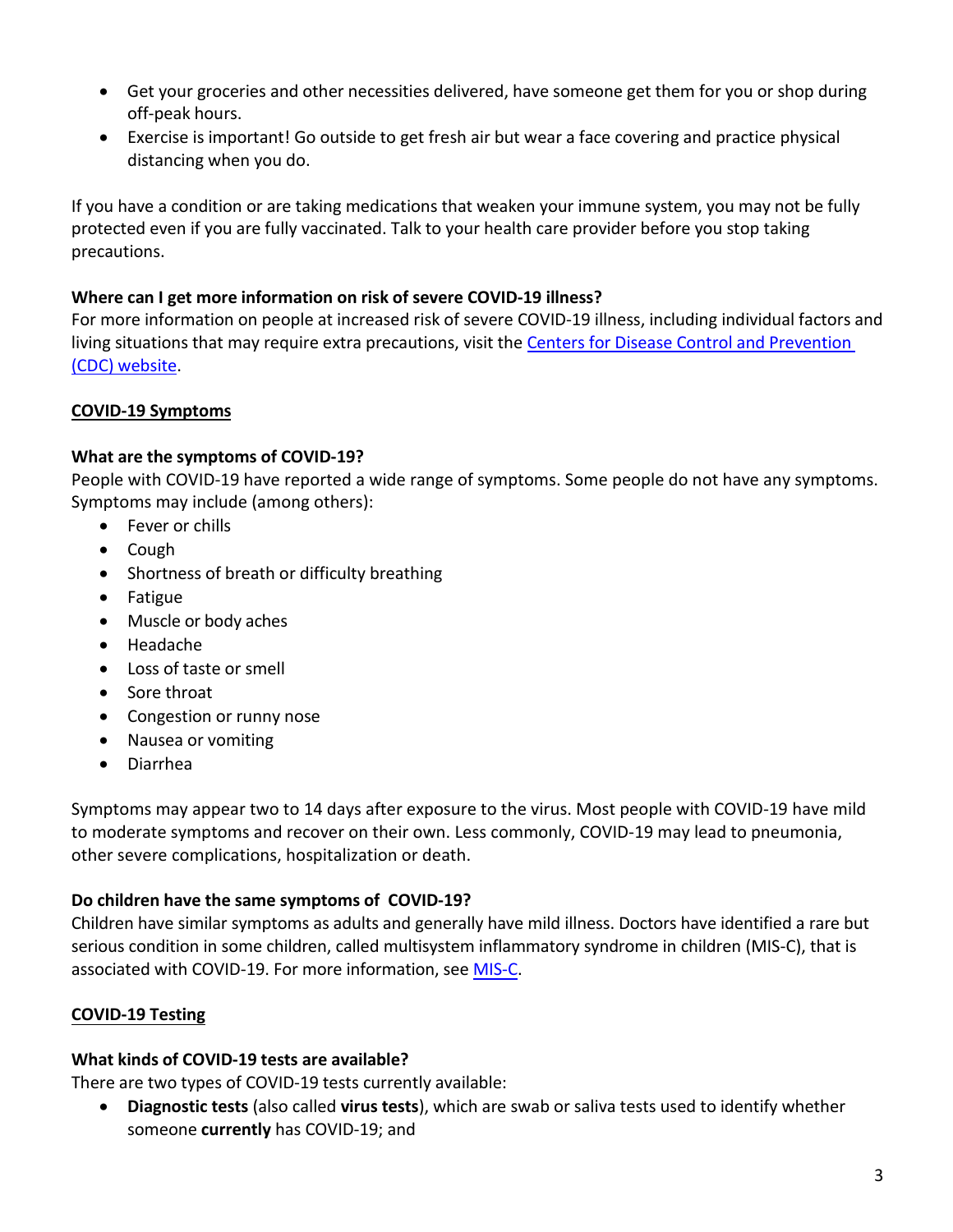• **Antibody tests** (also called **serology tests**), which are blood tests used to identify whether someone had COVID-19 in the **past**.

#### **Who should get a diagnostic test for COVID-19?**

People who are not vaccinated against COVID-19 should continue to get tested for COVID-19 whether or not they have symptoms. It is especially important to get tested if you:

- Have symptoms
- Had close contact with someone who was diagnosed with COVID-19 or had COVID-19 symptoms
- Recently attended a large indoor gathering
- Were recently traveling
- Are planning to attend a large event or visit someone at increased risk of severe COVID-19 illness

If you are unvaccinated, you should also consider periodic testing if you have frequent in-person interactions with others at work or socially — especially if you are in close contact with people without face coverings in indoor settings.

People who are fully vaccinated against COVID-19 and people who had COVID-19 in the past three months and recovered do not need to be tested, unless they have COVID-19 symptoms. There may be different testing requirements in certain settings, such as schools and group living facilities.

For more information on frequency of testing, see [NYC COVID-19 Testing Recommendations.](https://www1.nyc.gov/assets/doh/downloads/pdf/covid/covid-19-testing-recommendations.pdf)

# **Where can I get tested?**

If your provider does not offer COVID-19 testing, call **311**, text "COVID TEST" to 855-48 or visit [nyc.gov/covidtest](http://nyc.gov/covidtest) to find a testing site near you. Many sites offer testing at no cost to you.

# **For additional information on COVID-19 testing, see [COVID-19 Testing: Frequently Asked Questions.](https://www1.nyc.gov/assets/doh/downloads/pdf/imm/covid-19-testing-faq.pdf)**

# **What to Do If You Have or May Have COVID-19 (Isolation and Care)**

# **What should I do if I have COVID-19 (positive diagnostic test) or symptoms of COVID-19?**

If you test positive for COVID-19 or have symptoms of COVID-19, you should isolate. Isolation means staying home, monitoring your health and safely separating from others to prevent the spread of COVID-19. People with symptoms should **get tested for COVID-19.**

People with COVID-19 or symptoms of COVID-19 must **stay home**, even if they are fully vaccinated against COVID-19. Do not leave home except to get a COVID-19 test or other essential medical care, or for basic needs such as grocery shopping or picking up medications at your pharmacy if someone cannot get them for you. You should **call your health care provider**, especially if you are an older adult or have an underlying condition that puts you at increased risk of severe COVID-19 illness. Use telephone or telemedicine when possible.

# **What if I do not have a health care provider or health insurance?**

If you need a health care provider, NYC Health + Hospitals welcomes all New Yorkers, regardless of immigration status or ability to pay. Visit [nychealthandhospitals.org](https://www.nychealthandhospitals.org/hospitals/) for more information and to search for a health care provider, or call 844-NYC-4NYC (844-692-4692) or **311**.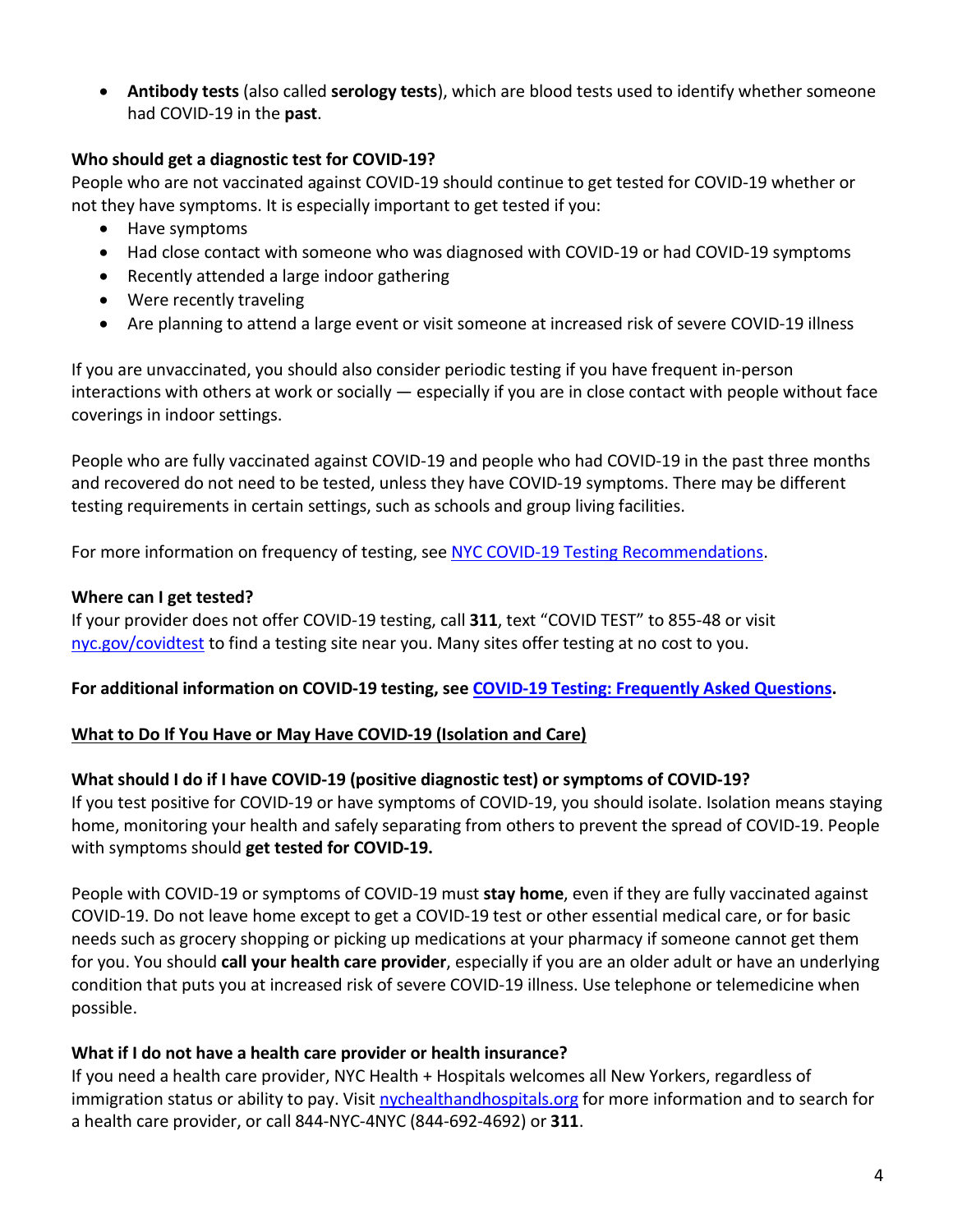Many low- to no-cost health insurance plans are available through the NYS of Health Marketplace. To make an appointment with a Certified Application Counselor, call **311**, text "CoveredNYC" to 877-877 or visit [nyc.gov/health/healthcoverage.](http://nyc.gov/health/healthcoverage)

# **Are there treatment options available for COVID-19?**

There are treatment options for people with COVID-19, including monoclonal antibody (mAb) treatment. mAb treatment is for people at high risk for severe COVID-19 illness who have tested positive for COVID-19 and are not sick enough to be in the hospital. mAb treatment can lower the amount of virus in your body, reduce symptoms and help avoid hospitalization. It is most effective when received soon after COVID-19 symptoms begin, so it is important to get tested and care right away.

NYC Health + Hospitals offers mAb treatment at several of its outpatient facilities. Patients with a positive COVID-19 test can be screened for eligibility and scheduled for an appointment with NYC Health + Hospitals by connecting to [ExpressCare.nyc](https://expresscare.nyc/) and clicking "Talk to a Doctor Now," or they can call 212-COVID19 (212- 268-4319) and press 9 for monoclonal antibody treatments.

For more information, see [Monoclonal Antibody Treatment for COVID-19.](https://www1.nyc.gov/assets/doh/downloads/pdf/covid/covid-19-monoclonal-antibody-treatment.pdf)

# **When should I go to the hospital or call 911?**

It is important that you get emergency medical care for COVID-19 and other health problems when needed. Go to an emergency room or call **911** immediately if you have:

- Trouble breathing
- Persistent pain or pressure in the chest or abdomen
- New confusion or inability to stay awake
- Blue lips or face
- Difficulty speaking
- Sudden face drooping
- Numbness in the face, arm or leg
- Seizure
- Any sudden and severe pain
- Uncontrolled bleeding
- Severe or persistent vomiting or diarrhea
- Any other emergency condition

# **For how long do I have to stay home (isolate)?**

If you have COVID-19 or COVID-19 symptoms you can leave your home when **all** the following are true:

- It has been **at least 10 days** since you started feeling sick, or since the date you were tested if you have not felt sick.
- You have not had a fever for at least 24 hours without taking of fever- and pain-reducing medicines, such as Advil, Motrin, Tylenol or aspirin.
- Your overall illness has improved.

# **What if my symptoms of COVID-19 continue?**

You are considered no longer contagious after your isolation period ends, even if your symptoms continue. Most people who have COVID-19 completely recover, but some have lasting symptoms and health problems. Post-acute COVID-19 syndrome, also called long COVID or chronic COVID, refers to a wide range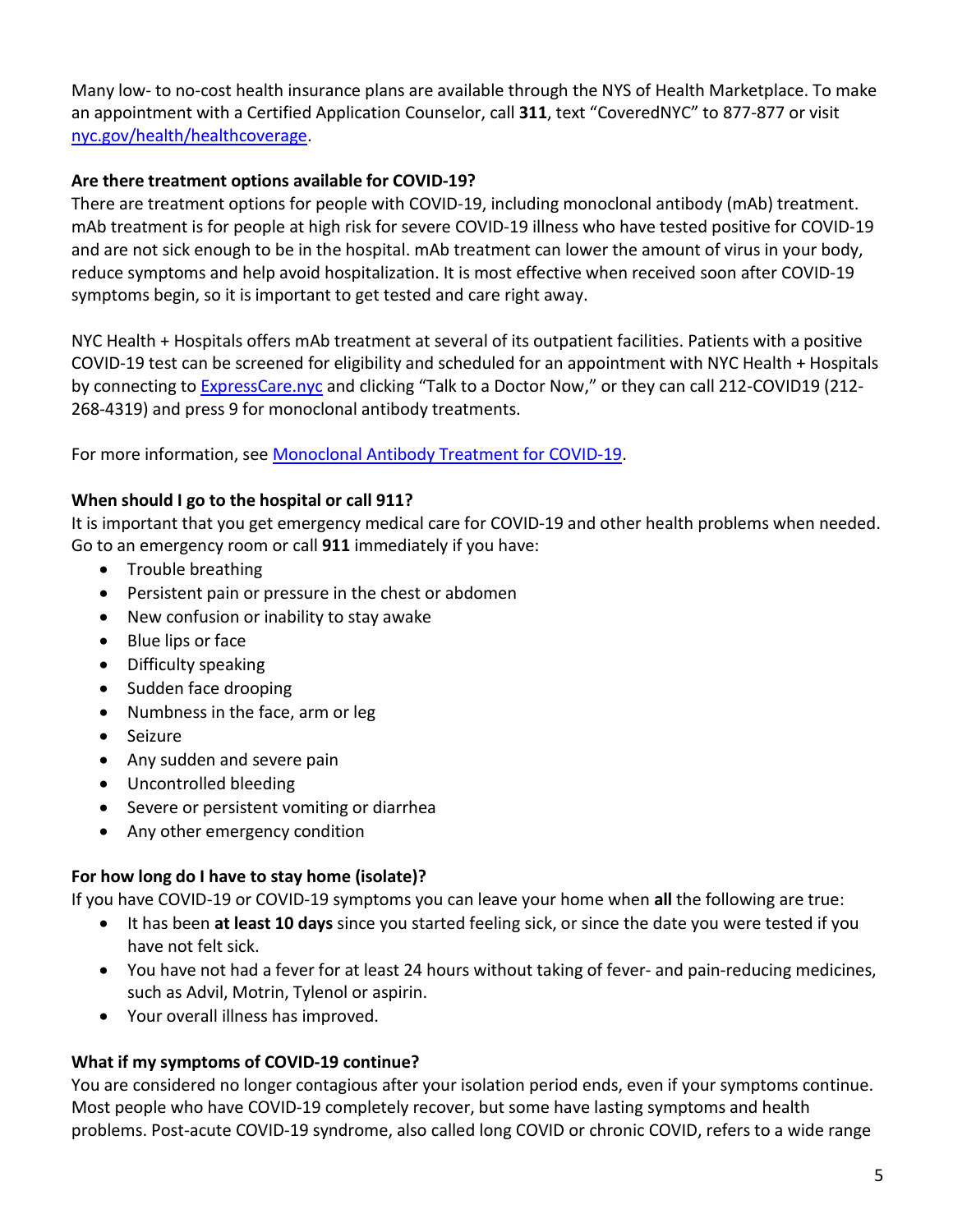of symptoms that develop during or after COVID-19 illness and continue for several weeks or months. Symptoms include fatigue, breathing problems and muscle pain. For more information on symptoms and available care options in NYC, see [Post-Acute COVID-19 Syndrome: Frequently Asked Questions.](https://www1.nyc.gov/assets/doh/downloads/pdf/covid/covid-19-long-covid-faq.pdf)

# **For more information about isolation, see [COVID-19: Understanding Quarantine and Isolation.](https://www1.nyc.gov/assets/doh/downloads/pdf/covid/covid-19-understanding-quarantine-and-isolation.pdf) For more information about what to do when sick, see the Health Department's [Symptoms and Care webpage.](https://www1.nyc.gov/site/doh/covid/covid-19-symptoms-chronic-health-risks.page)**

# **What to Do If Exposed to Someone With COVID-19 (Quarantine)**

# **What should I do if I was exposed to someone with COVID-19?**

People who are not fully vaccinated against COVID-19 and are exposed to someone with COVID-19 must quarantine. Quarantine means staying home, monitoring your health and safely separating from others after you were recently exposed to someone with COVID-19. You should quarantine if you have been in close contact with someone who has COVID-19 (within 6 feet for at least 10 minutes over a 24-hour period).

People who are fully vaccinated and people who have had COVID-19 in the past three months and recovered do not need to quarantine following an exposure. However, if they develop symptoms, they should seek COVID-19 testing and isolate at home.

# **Who must quarantine due to travel?**

Quarantine is not required following domestic or international travel. For more information about travel quarantine, visit the NYS Travel [Advisory website.](https://coronavirus.health.ny.gov/covid-19-traveladvisory)

# **What does it mean to quarantine?**

People in quarantine must **stay home**. Do not leave home except to get a COVID-19 test or other essential medical care, or for basic needs such as grocery shopping or picking up medications at your pharmacy if someone cannot get them for you. You should also **get tested** for COVID-19. Remember it is possible to have COVID-19 and not have symptoms.

# **How do I figure out the date my quarantine ends?**

If you are a close contact, you must quarantine for 10 days from your last close contact to the person who has COVID-19. Your employer may require you to stay out of work for a different period of time based on NYS requirements for specific industries.

# **For more information about quarantine, se[e COVID-19: Understanding Quarantine and Isolation](https://www1.nyc.gov/assets/doh/downloads/pdf/covid/covid-19-understanding-quarantine-and-isolation.pdf)**

# **Protecting Others During Quarantine and Isolation**

# **What can I do to protect others in my household during quarantine or isolation?**

- **Create physical distance**. Stay at least 6 feet from others. Stay in a separate room, if possible. Sleep head-to-toe if you share a bed or have someone sleep on the couch. Move seating and other furniture around to maintain physical distance. Keep people who are sick separate from others, especially from people at increased risk for serious illness. Do not have visitors come to your home.
- **Cover up**. Wear a face covering at all times unless you are alone in a separate room; you should also wear a face covering when you are around pets. Other household members should also wear a face covering when they are in the same room as you.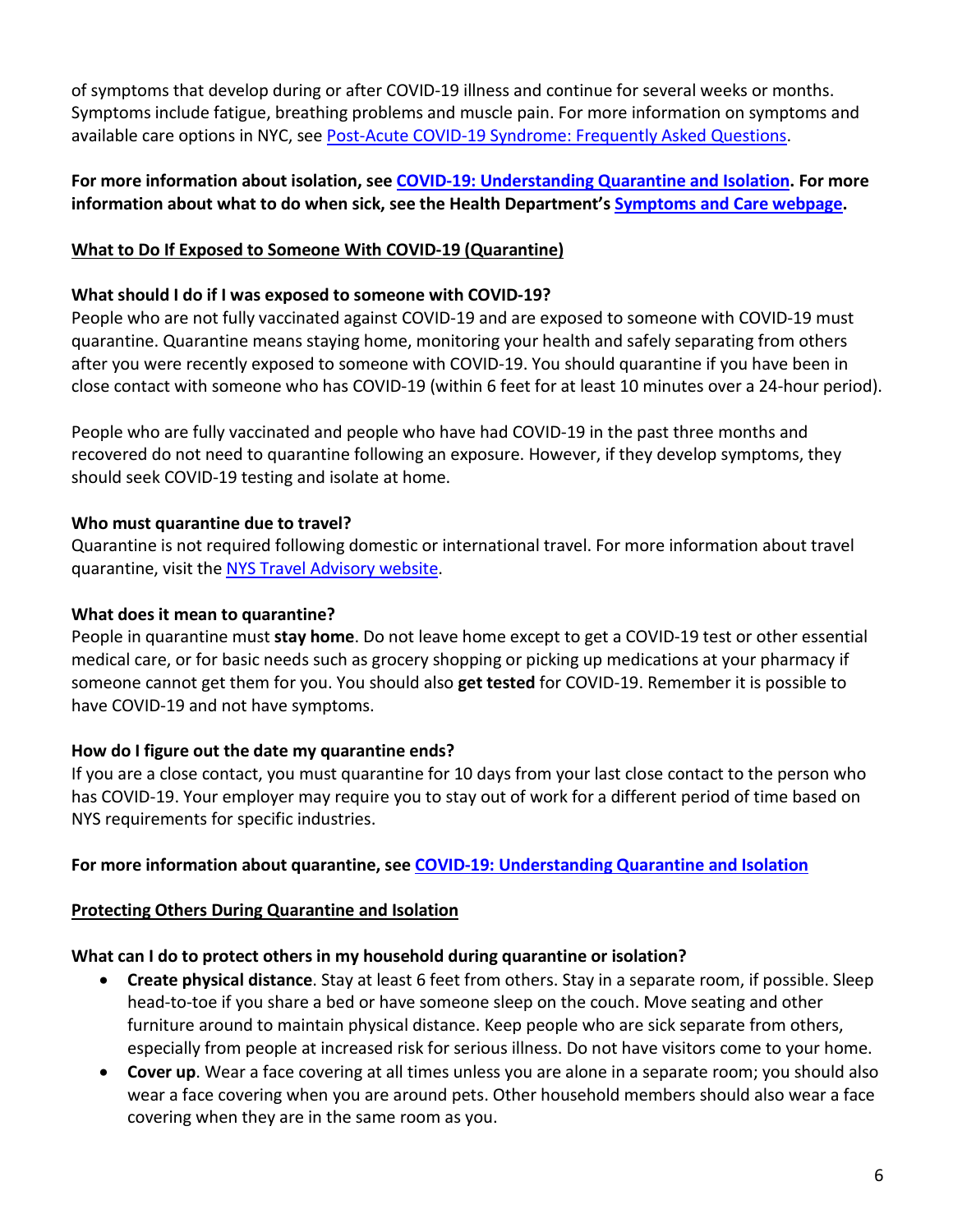- **Keep it clean**. Throw tissues into the garbage immediately after use. Wash your hands often with soap and water for 20 seconds, especially after you cough or sneeze. Use alcohol-based hand sanitizer if you are unable to wash your hands. Frequently clean surfaces you touch, such as counters, doorknobs, light switches, faucet handles, phones and remote controls, using household cleaning spray or wipes. Wash towels, blankets, sheets and clothes at the warmest possible setting with your usual detergent, and dry completely. Do not share glasses, cups, plates or utensils with others and wash them after every use. Do not share food.
- **Stay in a Take Care Hotel**. The NYC Test & Trace Corps will make sure that anyone who tests positive for COVID-19 and their close contacts will have the resources needed to safely separate in a hotel, free of charge, or at home to help prevent the spread of the virus. NYC Test & Trace Corps Contact Tracers can refer to the hotel program or anyone can call 212-COVID19 (212-268-4319) to book a room. For more information on Take Care Hotels, visit [nychealthandhospitals.org/test-and](https://www.nychealthandhospitals.org/test-and-trace/take-care/)[trace/take-care.](https://www.nychealthandhospitals.org/test-and-trace/take-care/)

#### **What should I do if I am in quarantine or isolation and need to leave home for medical care or essential supplies?**

- Wear a face covering that snugly covers your nose and mouth and stay at least 6 feet apart from others.
- Wash your hands with soap and water before going out and use an alcohol-based hand sanitizer while outside the home.
- Avoid other people as much as possible walk if you can and do not enter crowded stores or use public transportation.

# **Activities During COVID-19**

# **Is it safe to get medical care?**

You should continue to get medical care, such as vaccinations for you or your children, care for chronic conditions, routine testing and screenings, and well check exams. Health care providers are taking extra steps to keep you safe during the COVID-19 public health emergency. For more information, see [Get the](https://www1.nyc.gov/assets/doh/downloads/pdf/covid/covid-19-medical-care-you-need.pdf) [Medical Care You Need.](https://www1.nyc.gov/assets/doh/downloads/pdf/covid/covid-19-medical-care-you-need.pdf)

# **Is it safe to meet up with others?**

If you are fully vaccinated, you can gather with others without using face coverings or physical distancing. However, we recommend you continue wearing a face covering indoors until more people are vaccinated. If you are in a public place, such as a store or a restaurant, follow their face covering requirements.

If you are not fully vaccinated, you should avoid gatherings, especially if you are an older adult or have a health condition that increases your risk of severe COVID-19 illness. If you are going to meet up with others, meet up with people who are careful about using a face covering and keeping at least 6 feet from others. Keep your gathering small and short. The more people that gather close together and the longer the gathering, the greater the risk of COVID-19. Also, being outdoors is much safer. COVID-19 spreads easier indoors because there is less air circulation and the temperature and humidity may help spread the virus more easily. For more information, see [COVID-19: Tips on Getting Together Safely.](https://www1.nyc.gov/assets/doh/downloads/pdf/imm/covid-19-getting-together-safely.pdf)

# **Is it safe to travel?**

Some parts of the U.S. and many countries have high levels of COVID-19. Vaccination is the best way to protect yourself while traveling! Plan ahead so you can be fully vaccinated before you go: make sure you